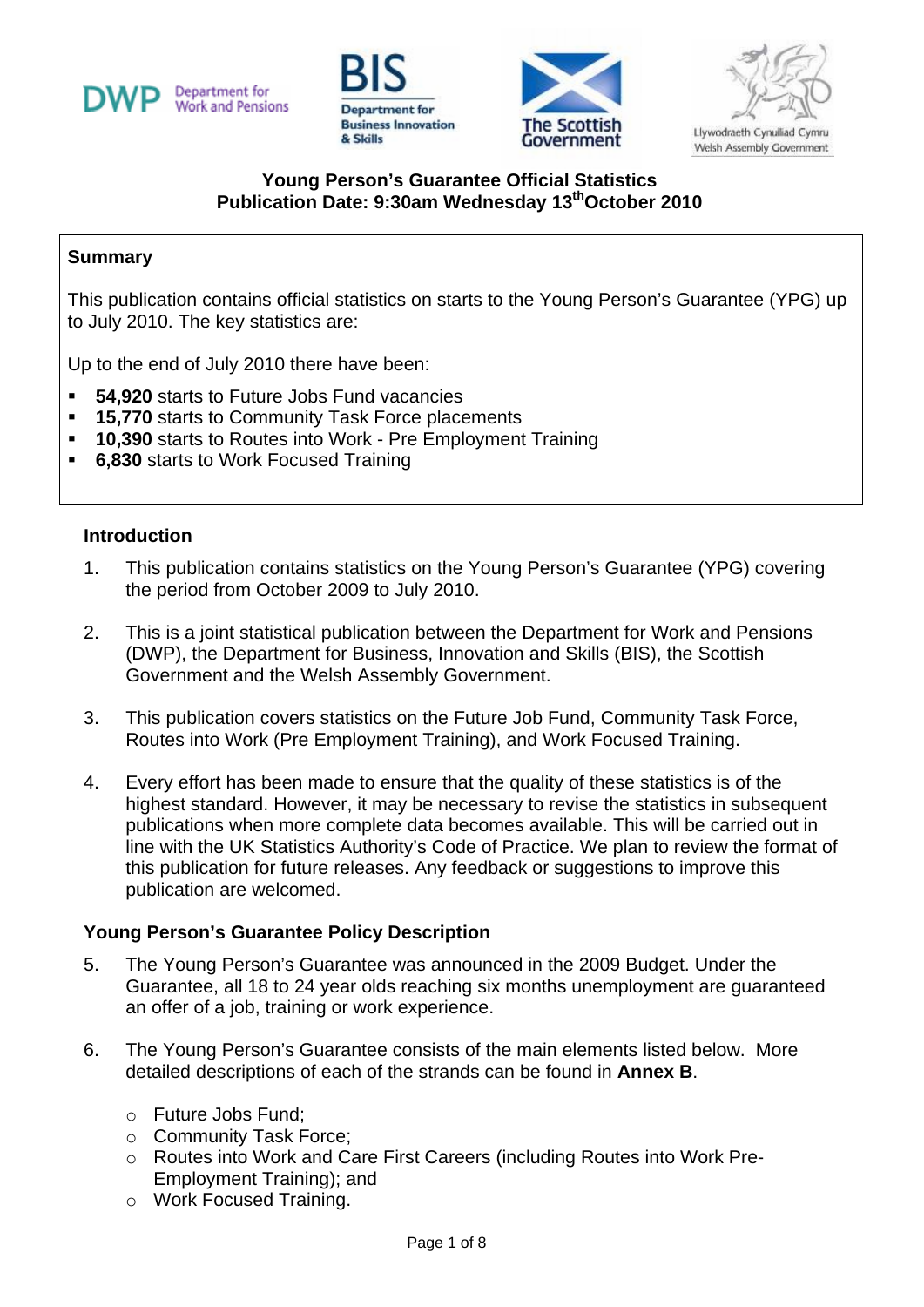7. The Young Person's Guarantee was formally introduced from the 25<sup>th</sup> January 2010, although some strands, including the Future Jobs Fund began earlier. Since the  $24<sup>th</sup>$ April 2010, all young people reaching ten months unemployment are required to take up an offer under the guarantee.

## **Technical Overview**

# **Future Jobs Fund:**

- 8. The Future Jobs Fund statistics are drawn from the Jobcentre Plus customer management systems - the Labour Market System.
- 9. A Future Jobs Fund job start is defined as the date the customer accepted their job offer with the employer. This is input to the Jobcentre Plus' Labour Market System.

# **Community Task Force**:

- 10. The statistics for the Community Task Force are drawn from the Jobcentre Plus customer management systems - the Labour Market System.
- 11. A start on Community Task Force is defined as the date the customer attended their initial interview with the Community Task Force provider. This is input by the provider into the Provider Referrals and Payments system (PRaP) which then updates Jobcentre Plus' Labour Market System. The statistics cover both voluntary and mandatory starts.

# **Routes into Work Pre-Employment Training and Work Focused Training:**

- 12. The Routes into Work Pre-employment Training and Work Focused Training elements of the Young Person's Guarantee are led and funded by BIS in England, the Scottish Government in Scotland and the Welsh Assembly Government in Wales.
- 13. Data on Routes into Work Pre-employment Training and Work Focused Training is sourced from training provider returns that are collected separately in England, Scotland and Wales. The sources are; the Individualised Learner Record (ILR) database (England); Skills Development Scotland (Corporate Training System); and the Lifelong Learning Wales Record (LLWR) database. These systems hold data on all government-funded learners in the country studying at a Further Education institution or training provider.
- 14. Data on starts to the Work Focused Training strand of Young Person's Guarantee in Scotland is not available. Arrangements for delivery through existing Further Education provision does not enable the collection of separate data that is robust enough for publication. Work Focused Training demographics for Wales, and Routes into Work Pre-Employment Training demographics for Wales and Scotland are not included in this publication. This decision is in line with the Code of Practice for official statistics in relation to Principle 6: Proportionate Burden.
- 15. Training providers may submit data on learner starts some time after the actual start occurred. This means that data presented in this release is subject to some retrospection, and figures will be revised in subsequent releases.

## **Routes in to Work and Care First Careers:**

16. There are no suitable data sources that are both accurate and consistent to produce official statistics on work trials, direct vacancy referrals and recruitment subsidies under Routes into Work and Care First Careers.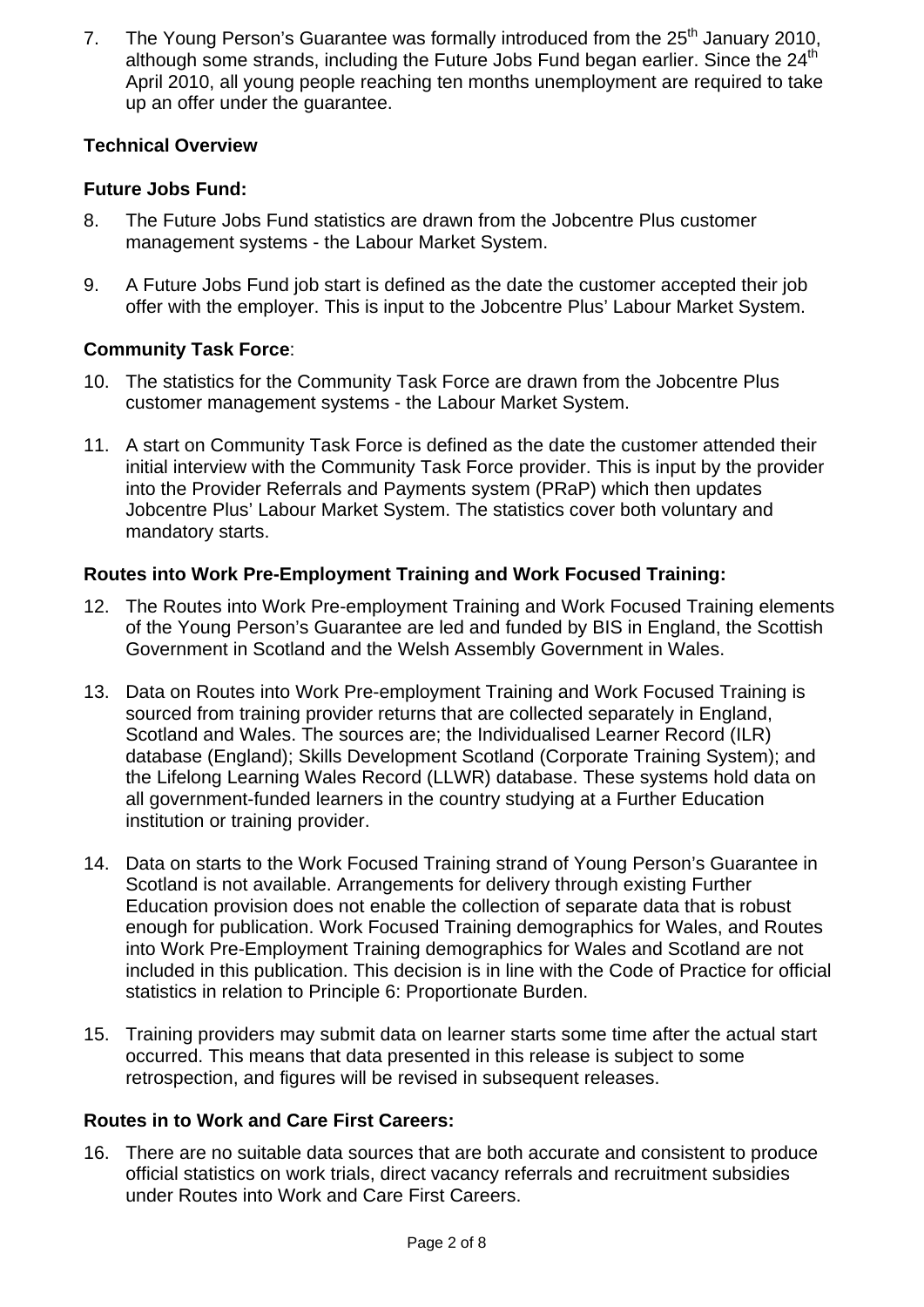# **Rounding Policy**

17. To reduce the risk of inferring the identity of a claimant from these statistics and other statistics, values less than ten, including zeros, are suppressed and marked with a dash. Values above ten are rounded to the nearest ten. Therefore totals may not equal the sum of the individual cells.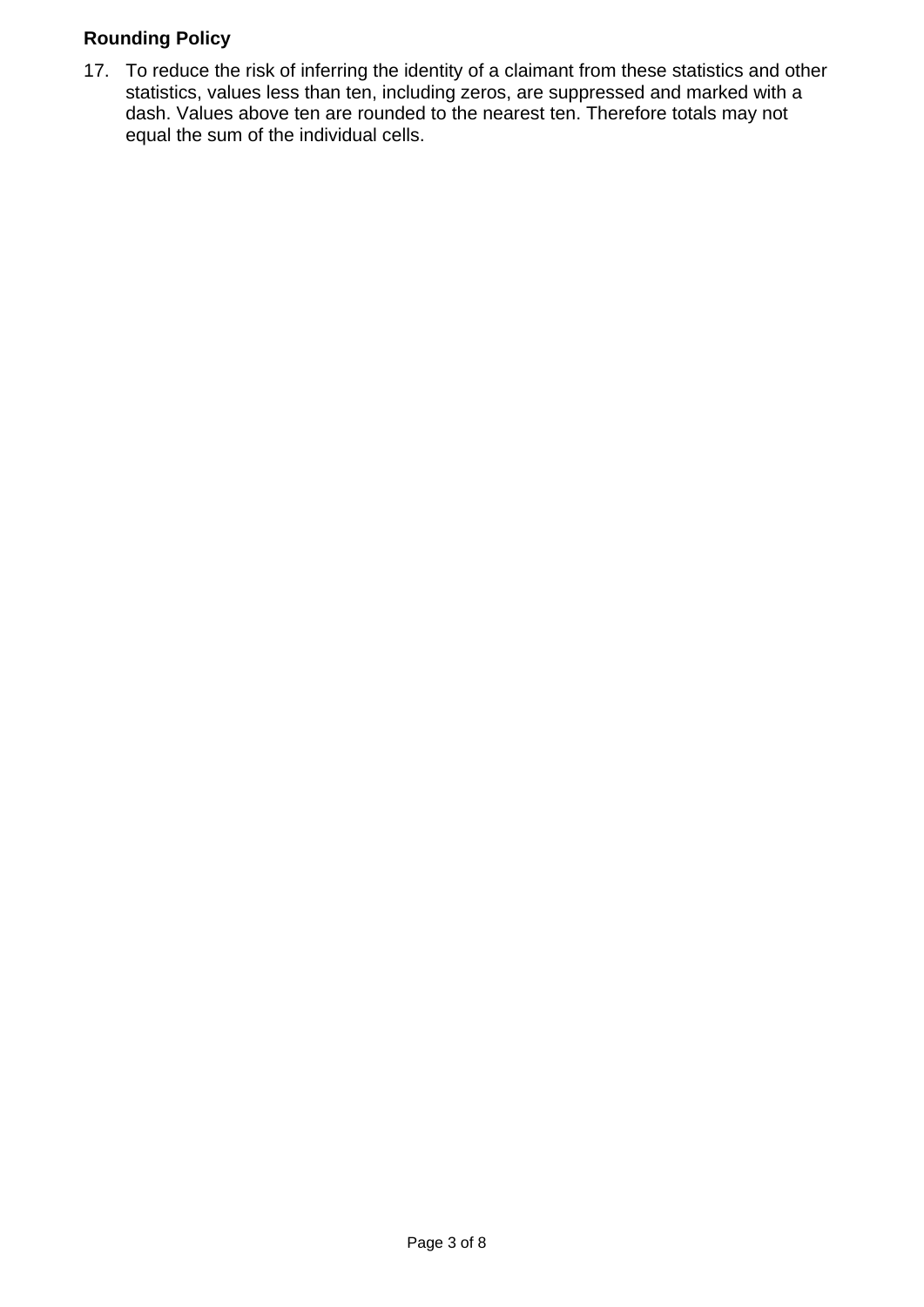#### **Official Statistics**

|              | <b>Future Jobs</b><br>Fund starts <sup>1</sup><br>(GB) | <b>Community</b><br><b>Task Force</b><br>starts <sup>2</sup> (GB) | <b>Routes into Work</b><br><b>Pre Employment</b><br>Training starts <sup>3</sup><br>(GB) | <b>Work Focus</b><br>Training starts <sup>4</sup><br>(England and<br>Wales) |
|--------------|--------------------------------------------------------|-------------------------------------------------------------------|------------------------------------------------------------------------------------------|-----------------------------------------------------------------------------|
| <b>Total</b> | 54,920                                                 | 15,770                                                            | 10,390                                                                                   | 6,830                                                                       |
| Oct-2009     | 470                                                    |                                                                   |                                                                                          |                                                                             |
| Nov-2009     | 2,220                                                  |                                                                   | 90                                                                                       |                                                                             |
| Dec-2009     | 1,850                                                  |                                                                   | 80                                                                                       |                                                                             |
| Jan-2010     | 4,430                                                  |                                                                   | 610                                                                                      | 110                                                                         |
| Feb-2010     | 6,080                                                  | 150                                                               | 1,460                                                                                    | 660                                                                         |
| Mar-2010     | 12,020                                                 | 580                                                               | 1,900                                                                                    | 1,510                                                                       |
| Apr-2010     | 7,140                                                  | 1,000                                                             | 1,550                                                                                    | 1,160                                                                       |
| May-2010     | 6,790                                                  | 4,120                                                             | 1,680                                                                                    | 1,220                                                                       |
| Jun-2010     | 7,910                                                  | 5,210                                                             | 1,860                                                                                    | 1,210                                                                       |
| Jul-2010     | 6,030                                                  | 4,710                                                             | 1,160                                                                                    | 950                                                                         |

#### **Table 1a: Starts to the Young Person's Guarantee**

*Notes: Values less than 10 are suppressed and marked with a dash and any figures above 10 are rounded to the nearest 10. Due to rounding totals may not be the sum of the individual cells. Months are calendar months. Future Jobs Fund started in October 2009, Routes into Work - Pre Employment Training and Work Focused Training started in November 2009, and Community Task Force started in January 2010.* 

*1: Data Source - DWP LMS opportunities evaluation database August2010.* 

*2: Data Source - DWP LMS opportunities evaluation database August 2010.* 

*3: Source – BIS Individual Learner Record system, Welsh Assembly Government's Lifelong Learning Wales Record and Skill Development Scotland's Corporate Training System.* 

*4: Source – BIS Individual Learner Record system and Welsh Assembly Government's Lifelong Learning Wales Record.* 

#### **Table 1b: Starts to Routes into Work Pre-employment Training and Work Focused Training by country**

|              | <b>Routes into Work Pre-employment Training</b><br><b>Starts</b> |                 |       | <b>Work Focused</b><br><b>Training Starts</b> |       |
|--------------|------------------------------------------------------------------|-----------------|-------|-----------------------------------------------|-------|
|              | <b>England</b>                                                   | <b>Scotland</b> | Wales | <b>England</b>                                | Wales |
| <b>Total</b> | 9,990                                                            | 250             | 150   | 6,460                                         | 360   |
| Nov-2009     | 90                                                               | ٠               |       |                                               |       |
| Dec-2009     | 80                                                               | ۰               | -     |                                               |       |
| Jan-2010     | 600                                                              |                 | -     | 110                                           |       |
| Feb-2010     | 1,430                                                            | 30              |       | 650                                           | 20    |
| Mar-2010     | 1,800                                                            | 80              | 20    | 1,450                                         | 60    |
| Apr-2010     | 1,490                                                            | 40              | 30    | 1,100                                         | 60    |
| May-2010     | 1,560                                                            | 50              | 70    | 1,170                                         | 50    |
| Jun-2010     | 1,820                                                            | 30              |       | 1,130                                         | 80    |
| Jul-2010     | 1,130                                                            | 30              | ۰     | 870                                           | 80    |

*Notes: Values less than 10 are suppressed and marked with a dash and any figures above 10 are rounded to the nearest 10. Due to rounding totals may not be the sum of the individual cells. Months are calendar months.*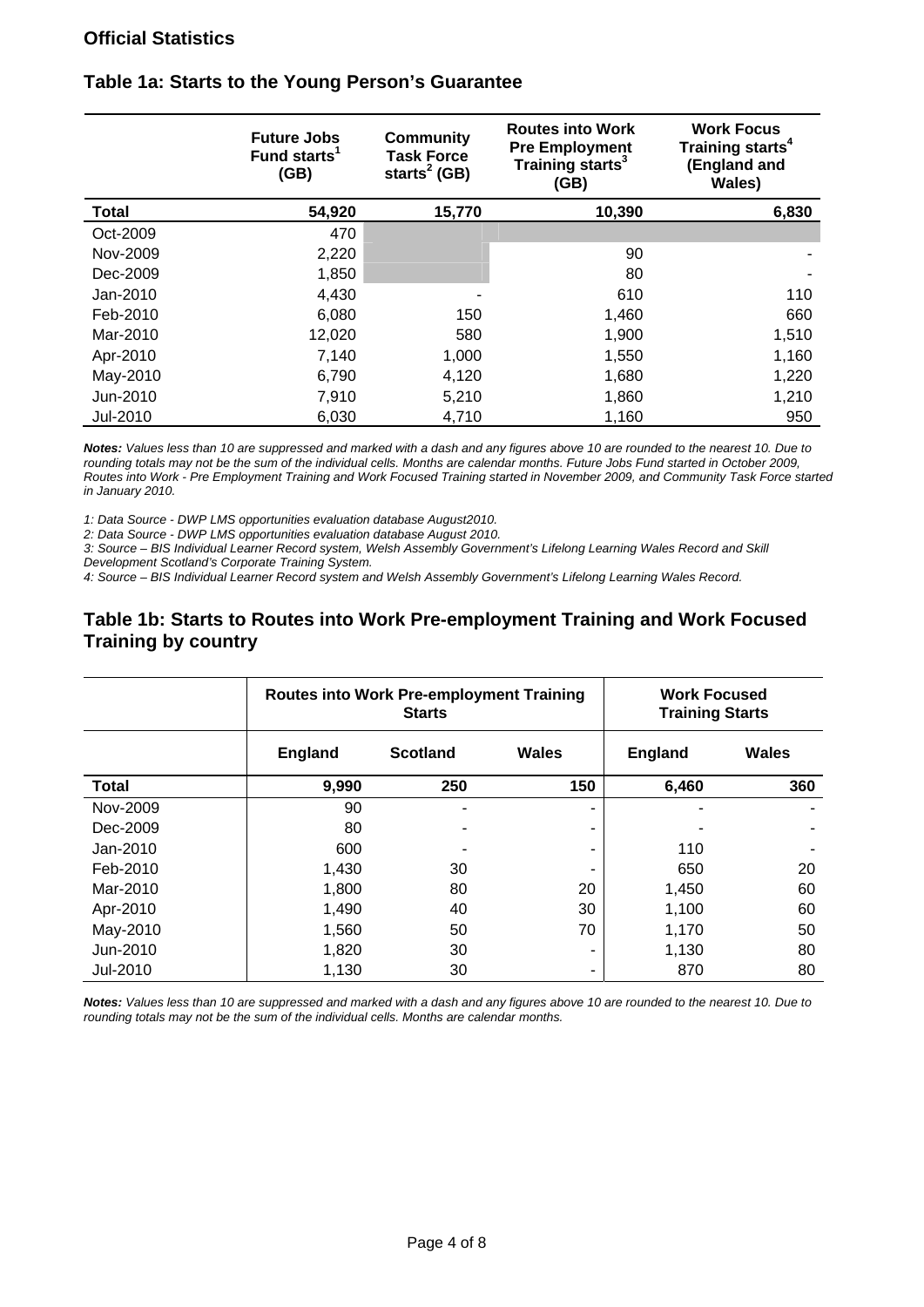|                        |                               | <b>Future Jobs</b><br>Fund Starts <sup>1</sup><br>(GB) | <b>Community</b><br><b>Task Force</b><br>Starts <sup>1</sup> (GB) | Routes in to<br><b>Work-Pre</b><br><b>Employment</b><br>Training <sup>4</sup><br>(England) | <b>Work Focus</b><br><b>Training Starts<sup>4</sup></b><br>(England) |
|------------------------|-------------------------------|--------------------------------------------------------|-------------------------------------------------------------------|--------------------------------------------------------------------------------------------|----------------------------------------------------------------------|
|                        | <b>Total</b>                  | 54,920                                                 | 15,770                                                            | 9,990                                                                                      | 6,460                                                                |
| Gender                 | Male                          | 37,470                                                 | 11,320                                                            | 6,680                                                                                      | 4,510                                                                |
|                        | Female                        | 17,450                                                 | 4,440                                                             | 3,300                                                                                      | 1,960                                                                |
|                        | Unknown                       |                                                        |                                                                   |                                                                                            |                                                                      |
| Age Group              | 18-24                         | 47,060                                                 | 15,670                                                            | 9,910                                                                                      | 6,450                                                                |
|                        | $25+$                         | 7,850                                                  | 100                                                               | 80                                                                                         | 20                                                                   |
|                        | Unknown                       | 20                                                     |                                                                   |                                                                                            |                                                                      |
|                        | $19 +$                        | n/a                                                    | n/a                                                               | 8,450                                                                                      | 5,330                                                                |
| <b>Disability</b>      | Yes                           | 7,160                                                  | 2,470                                                             | 980                                                                                        | 850                                                                  |
|                        | No                            | 47,760                                                 | 13,290                                                            | 8,860                                                                                      | 5,530                                                                |
|                        | Unknown                       |                                                        |                                                                   | 150                                                                                        | 90                                                                   |
| Ethnicity <sup>2</sup> | White                         | 42,830                                                 | 13,250                                                            | 7,980                                                                                      | 5,500                                                                |
|                        | <b>Black or Black British</b> | 3,360                                                  | 570                                                               | 510                                                                                        | 210                                                                  |
|                        | Asian or Asian British        | 3,150                                                  | 600                                                               | 610                                                                                        | 310                                                                  |
|                        | Mixed                         | 1,380                                                  | 340                                                               | 290                                                                                        | 170                                                                  |
|                        | Other/ Chinese                | 540                                                    | 170                                                               | 160                                                                                        | 40                                                                   |
|                        | Unknown                       | 3,660                                                  | 840                                                               | 450                                                                                        | 240                                                                  |
| Region                 | <b>East Midlands</b>          | 4,090                                                  | 2,020                                                             | 1,160                                                                                      | 1,350                                                                |
|                        | East of England               | 2,520                                                  | 950                                                               | 730                                                                                        | 520                                                                  |
|                        | London                        | 7,510                                                  | 500                                                               | 1,290                                                                                      | 270                                                                  |
|                        | North East                    | 3,080                                                  | 510                                                               | 580                                                                                        | 390                                                                  |
|                        | North West                    | 9,460                                                  | 1,340                                                             | 1,530                                                                                      | 490                                                                  |
|                        | Scotland                      | 5,870                                                  | 1,100                                                             | n/a                                                                                        | n/a                                                                  |
|                        | South East                    | 2,840                                                  | 1,190                                                             | 1,030                                                                                      | 230                                                                  |
|                        | South West                    | 2,630                                                  | 540                                                               | 1,140                                                                                      | 290                                                                  |
|                        | Wales                         | 4,320                                                  | 2,250                                                             | n/a                                                                                        | n/a                                                                  |
|                        | <b>West Midlands</b>          | 6,710                                                  | 3,250                                                             | 1,030                                                                                      | 2,130                                                                |
|                        | Yorkshire & Humberside        | 4,630                                                  | 1,740                                                             | 1,380                                                                                      | 740                                                                  |
|                        | Unknown                       | 1,260                                                  | 390                                                               | 140                                                                                        | 60                                                                   |

#### **Table 2: Demographic Breakdown for the period April 2009 to July 2010**

*Notes: Values less than 10 are suppressed and marked with a dash and any figures above 10 are rounded to the nearest 10. Totals may not be the sum of the individual cells due to rounding. Future Jobs Fund started in October 2009, Routes into Work - Pre Employment Training and Work Focused Training started in November 2009, and Community Task Force started in January 2010. Jobseekers reaching their 25th birthday after they reach six months on JSA are still eligible for the Young Person's Guarantee*

*1: Disability status is declared by the Jobseeker during a Jobcentre Plus interview* 

*2: Claimants recording their ethnicity status as "prefer not to say" are categorised as unknown* 

*3: Some Future Jobs Fund jobs are available to long-term benefit claimants aged 25 or over in areas of high unemployment and inactivity.* 

*4: Disability status is according to the learners own assessment if a learner has a disability or disabilities.* 

*5: Demographic breakdowns of figures for training starts in Scotland and Wales are not available.*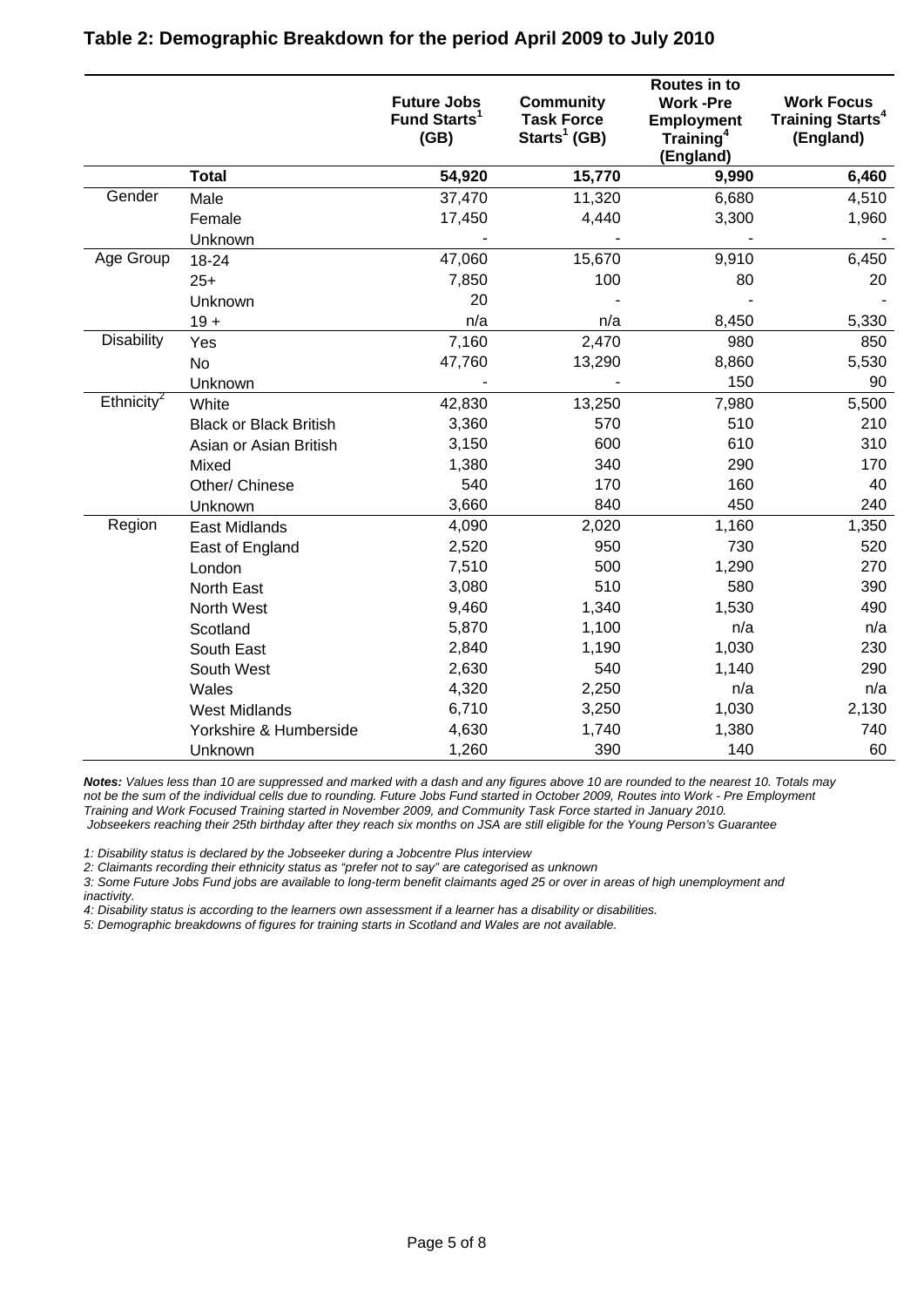## **Annex A: Publication Timetable**

| <b>Publication</b> | <b>Date</b>                             | <b>Notes</b>                                                                                                                                                                        |
|--------------------|-----------------------------------------|-------------------------------------------------------------------------------------------------------------------------------------------------------------------------------------|
| 1st                | Wednesday 26 <sup>th</sup> May 2010     | The first YPG publication covering<br>Future Job Fund statistics.                                                                                                                   |
| $2^{nd}$           | Wednesday 11 <sup>th</sup> August 2010  | The second YPG publication<br>covering Future Job Fund,<br><b>Community Task Force, Routes into</b><br>Work Pre-employment Training and<br><b>Work Focused Training statistics.</b> |
| 3 <sup>rd</sup>    | Wednesday 13 <sup>th</sup> October 2010 |                                                                                                                                                                                     |
| 4 <sup>th</sup>    | Wednesday 19 <sup>th</sup> January 2011 | Provisional date                                                                                                                                                                    |

Publication dates will be confirmed on the UK Statistics Authority's Publication Hub (www.statistics.gov.uk/hub) at least four weeks before publication date.

#### **Contact Details**

For general enquiries regarding the Young Person's Guarantee please visit the DWP website: www.dwp.gov.uk or contact the DWP press office on 0203 267 5144

For enquiries relating to the statistics in this publication please contact:

#### **DWP Statistician:**

Sirinnuj Redden Jobseekers & Skills Directorate Level 4 Steel City House **Sheffield** S1 2GQ Sirinnuj.Redden@dwp.gsi.gov.uk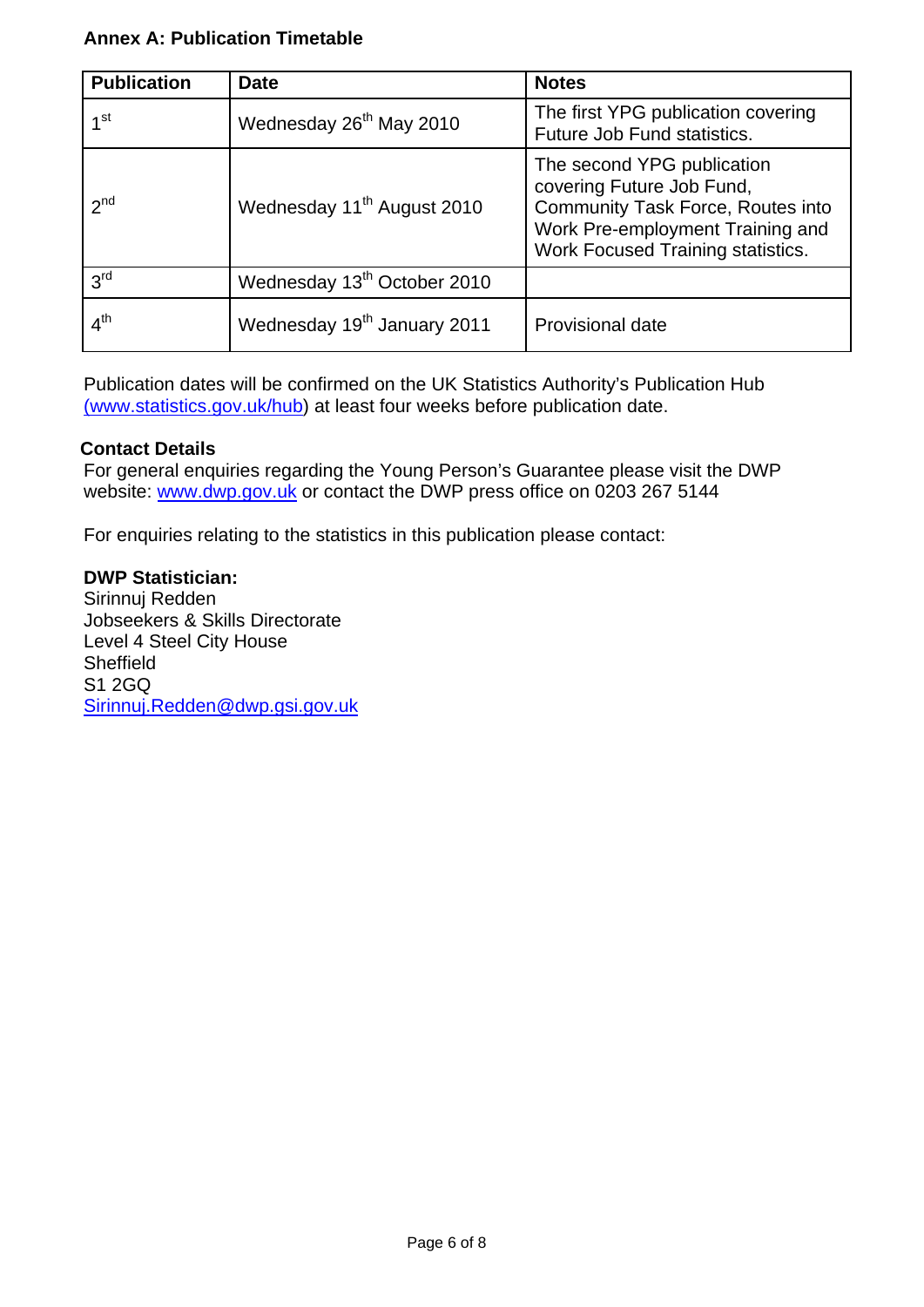## **Annex B: Further Details on the Young Person's Guarantee**

- 18. Under the Young Person's Guarantee (YPG) all jobseekers aged 18 to 24 years old and reaching six months unemployment are guaranteed an offer of a job, training or work experience. They are required to accept one of the YPG offers by the 10 month point of their claim. Under the guarantee a young person may:
	- ο Apply for new jobs created through the Future Jobs Fund (FJF);
	- ο Apply for a job in a key employment sector with pre-employment training if needed;
	- ο Take up work focused training;
	- ο Take a place on a Community Task Force; or
	- ο Access help with self-employment.
- 19. Or the equivalent provision delivered through New Deal for Young People in Flexible New Deal phase 2 areas.

## *Future Job Fund*

- 20. The Future Jobs Fund was introduced from October 2009. Future Jobs Fund jobs are primarily targeted at 18 to 24 year olds who have been out of work for at least six months, with some Future Jobs Fund jobs targeted at long term benefit claimants aged 25 or over in areas of high unemployment or inactivity. The Future Jobs Fund was closed to new funding bids in June 2010. The Fund will continue recruiting under the existing grant agreements until March 2011.
- 21. Changes to the Young Person's Guarantee were announced on  $24<sup>th</sup>$  May 2010, further details are available from the HM Treasury website http://www.hm-treasury.gov.uk/press\_04\_10.htm

#### *Community Task Force:*

- 22. Community Task Force (CTF) provides work experience placements of benefit to the community. Alongside the placement, CTF providers deliver job search support. Placements last three months with the option available for participants to extend their time on CTF by a further three months on a voluntary basis.
- 23. CTF participants undertake 30 hours of activity per week, consisting of 25 hours on a work placement plus an additional five hours of jobsearch activity.
- 24. CTF was launched on a voluntary basis on 29<sup>th</sup> January 2010. When the Young Person's Guarantee became mandatory on 26<sup>th</sup> April 2010, young people who have not exercised their guarantee by the 10 month point of their claim are required to participate in CTF or the New Deal for Young People equivalent where available.

#### *Routes into Work and Care First Careers:*

- 25. The Routes into Work strand provides unemployed young people with access to existing jobs in key employment sectors such as Retail, Hospitality, Leisure, Travel and Tourism, Adult Social Care (Care First Careers) and Facilities Management. This can include:
	- ο Up to 8 weeks Pre-Employment Training;
	- ο A work trial;
	- ο A direct referral to a vacancy; and